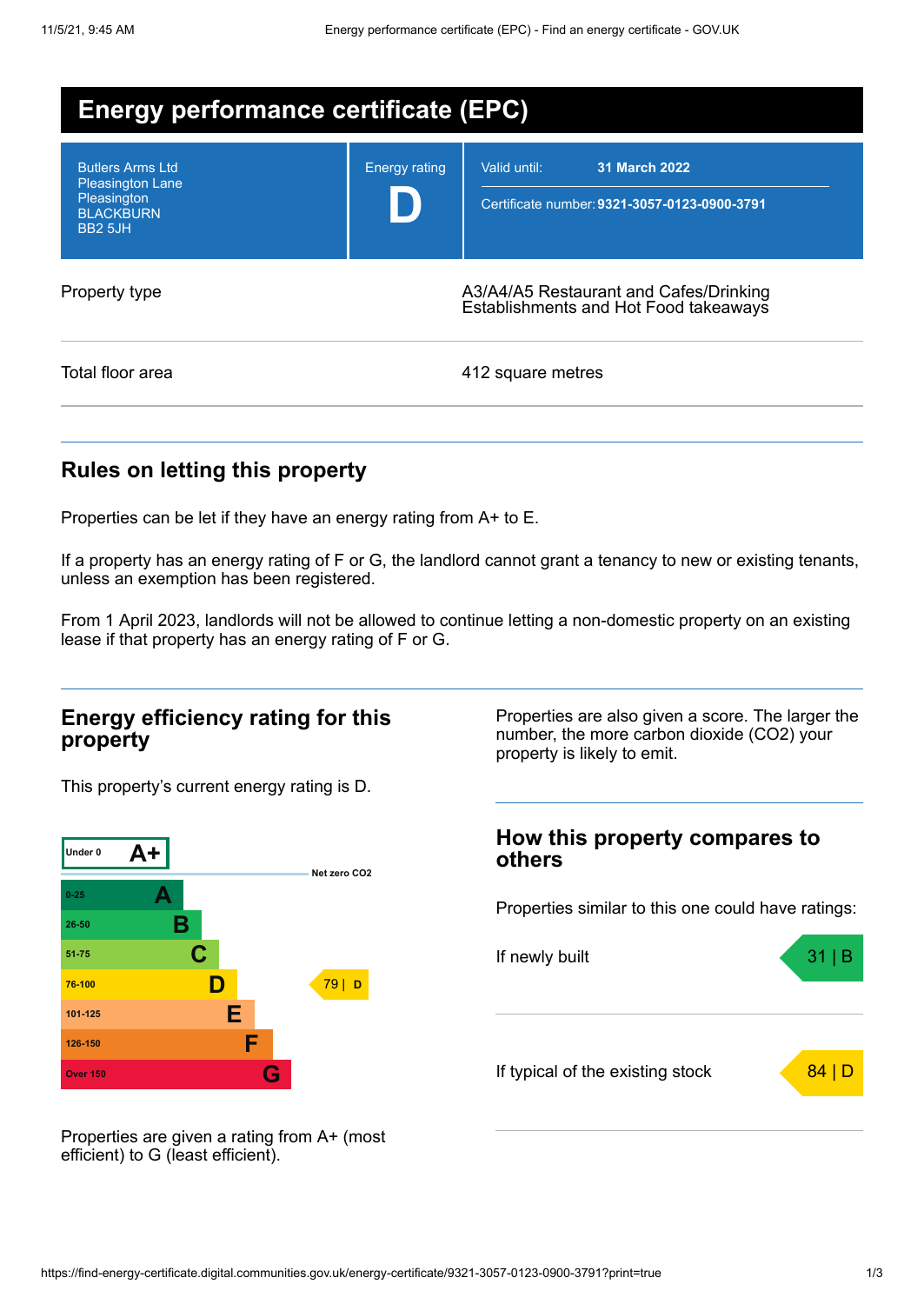# **Breakdown of this property's energy performance**

| Main heating fuel                          | <b>Natural Gas</b>                     |
|--------------------------------------------|----------------------------------------|
| <b>Building environment</b>                | <b>Heating and Natural Ventilation</b> |
| Assessment level                           | 3                                      |
| Building emission rate (kgCO2/m2 per year) | 218.77                                 |

## **Recommendation report**

Guidance on improving the energy performance of this property can be found in the recommendation report [\(/energy-certificate/0330-0942-2139-1597-7002\)](https://find-energy-certificate.digital.communities.gov.uk/energy-certificate/0330-0942-2139-1597-7002).